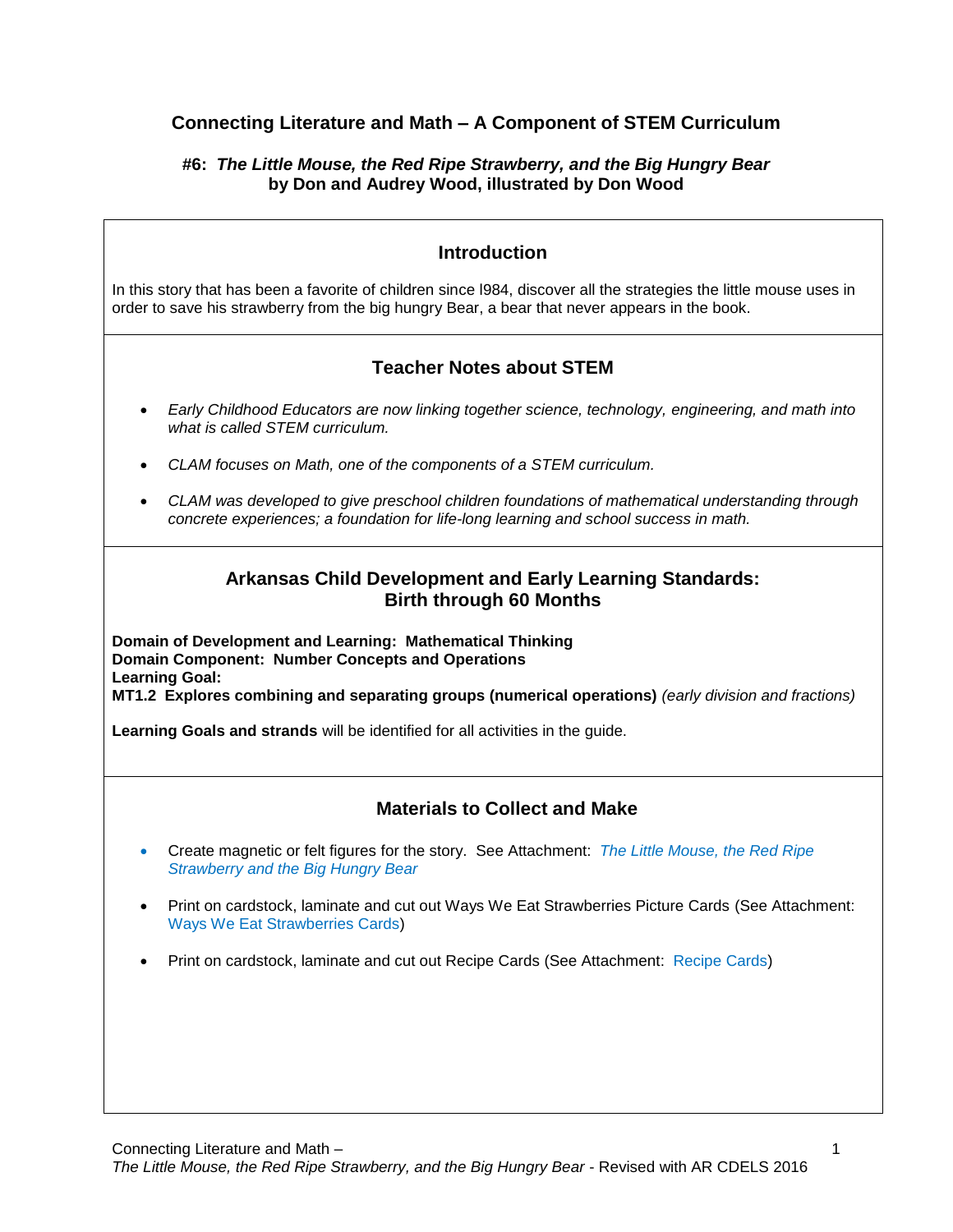## **Story Presentation**

- **CD2.1 Focuses and sustains attention** *(attention and engagement)*
- **CD2.4 Holds and manipulates information in memory** *(short-term and working memory)*
- **LD1.1 Understands and responds to language (in child's home language)** *(vocabulary and language comprehension)*
- **LD2.1 Uses increasingly complex vocabulary, grammar, and sentence structure (in child's home language)** *(expressive vocabulary)*
- **EL1.1 Shows interest in literacy experiences** *(engagement in literacy experiences)*
- **EL1.2 Engages in read-alouds and conversation about books and stories**
- **EL3.1 Responds to features of books and print** *(book knowledge, print knowledge)*
- **Book:** *The Little Mouse, the Red Ripe Strawberry, and the Big Hungry Bear* by Audrey and Don Wood, illustrated by Don Wood

### **First Reading of**

- Be familiar with the book, *The Little Mouse, the Red Ripe Strawberry, and the Big Hungry Bear.*
- Show the cover, give title, authors and illustrator. (Explain that the authors are the persons who write the words and the illustrator is the person who draws the pictures.)
- Invite children to look at the cover and discuss what they think the little mouse is going to do with the red, ripe strawberry. Accept all answers, then say, "Let's read and find out."
- Read the story so all children can see the pictures in the book.
- Read the first page and ask the children what they think the little mouse is doing. Accept all answers.
- Continue reading the story. When you come to the page with these words, "or how it is disguised," invite children to look at the illustration and discuss what they think the word disguised means. (Changing the way you look so people won't recognize you).
- Give prompts if necessary. For example, at Halloween, what do you do when you go trick or treating? Do you wear a mask, or disguise, so people won't know who you are? How are the little mouse and the red ripe strawberry trying to disguise themselves?
- Ask the children if they think the big hungry bear would recognize the little mouse and the red ripe strawberry.
- Continue reading the story until the end.
- Follow up the reading by showing the appropriate pages and invite children to discuss how the little mouse tried to keep the big hungry Bear from getting the red ripe strawberry. (hiding it, guarding it, disguising it, cutting it in half and sharing it)
- Involve children in discussing who they think the little mouse shared the strawberry with. Accept all answers.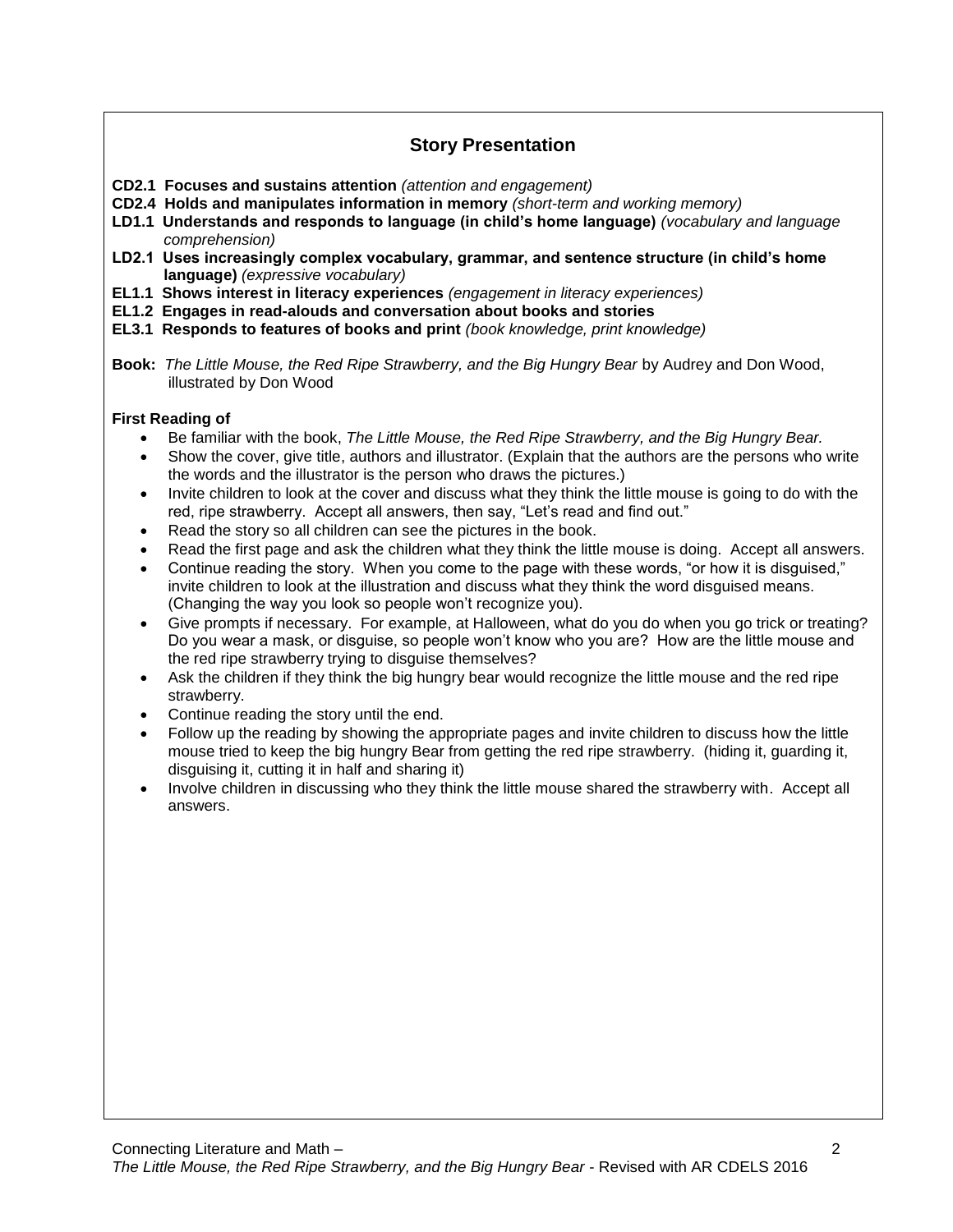### **Second Reading of** *The Little Mouse, the Red Ripe Strawberry, and the Big Hungry Bear*

- Show the cover, give title, authors and illustrator.
- Read the story so all children can see the illustrations in the book.
- Follow up the reading by showing the pages where the little mouse is obviously showing specific feelings and emotions and invite children to discuss how they think the little mouse is feeling and why. For example, on the second page he seems to be happy/smiling. On the third page his face seems to show surprise and perhaps fear as he hears about the big hungry Bear.

On the next couple of pages he seems to still be showing fear of the Bear.

Continue with pages you think show specific feelings and emotions.

On the page that reads, "and we'll both eat it up. YUM!" ask children how they think the little mouse is feeling as he is eating the strawberry.

 Ask children if they ever saw the Bear in the story. If they cannot remember, show the pages and ask them to look for the Bear. Guide them to conclude that there is no bear in the story and to discuss why. Accept all answers

\_\_\_\_\_\_\_\_\_\_\_\_\_\_\_\_\_\_\_\_\_\_\_\_\_\_\_\_\_\_\_\_\_\_\_\_\_\_\_\_\_\_\_\_\_\_\_\_\_\_\_\_\_\_\_\_\_\_\_\_\_\_\_\_\_\_\_\_\_\_\_\_\_\_\_\_\_\_\_\_\_\_\_\_\_\_\_\_

### **Additional Learning Goal:**

**CD3.2 Engages in symbolic and abstract thinking** *(abstract thinking)*

**Third Reading of** *The Little Mouse, the Red Ripe Strawberry, and the Big Hungry Bear*

- Show the cover and ask children to recall the title of the book.
- Give the authors and illustrator and ask children if they remember what each does. Give them prompts if necessary.
- Read the story so all children can see the pictures in the book.
- Follow up by inviting children to help you read the story.
- For example, on the second page, run your hand under the words "red, ripe strawberry", pause before you say the word "strawberry", allowing children to complete the sentence. On the third page, pause after "big" and allow children to say "hungry Bear." Continue this process on pages where it seems appropriate, especially where there are words that are repeated.
- Thank children for helping you read the story.

**Teacher Note:** *Pausing to allow children to complete a phrase or sentence is called the cloze technique.*

### **Additional Learning Goal:**

**SE2.2 Interprets and responds to feelings of others** *(emotional understanding)*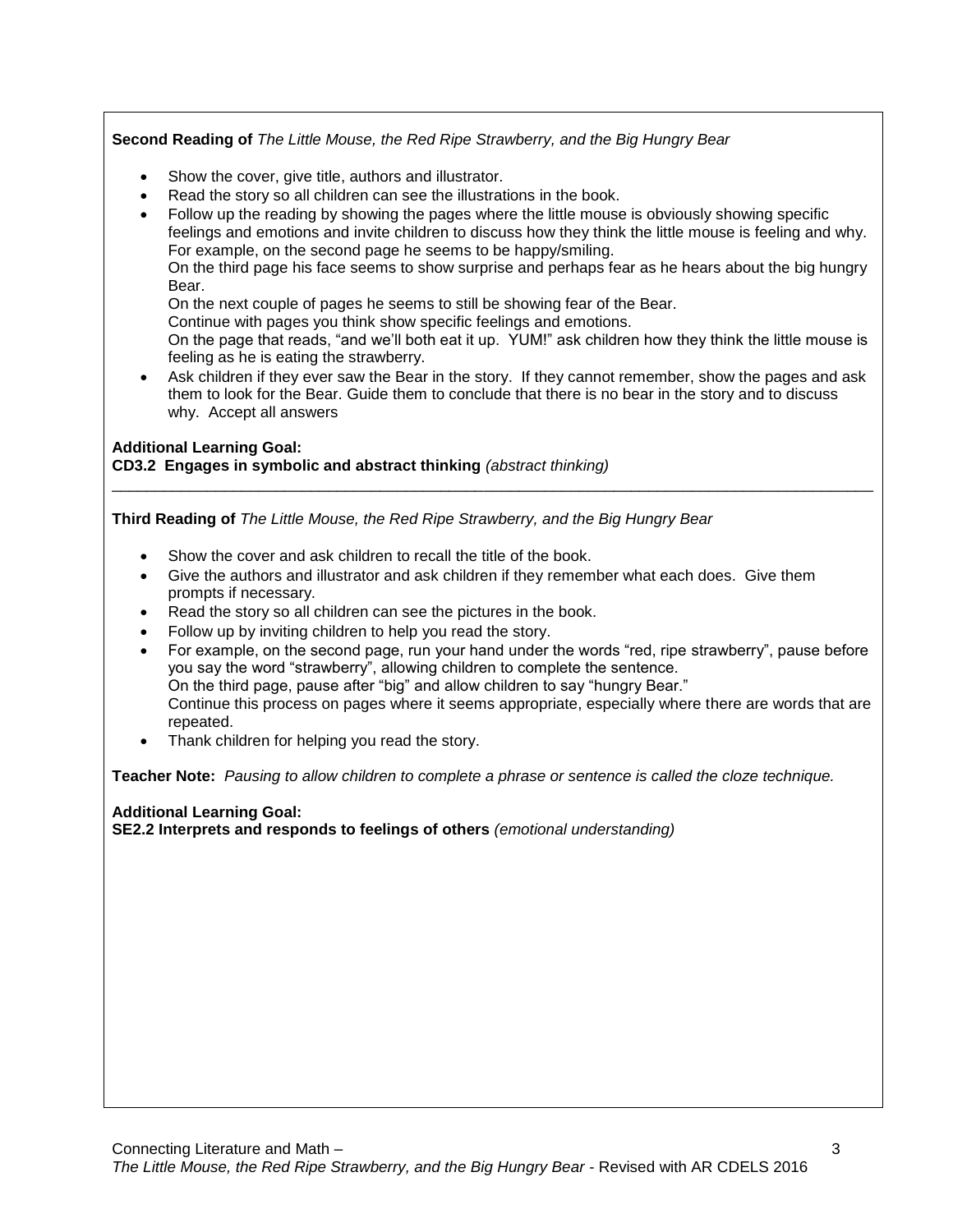# **Additional Language and Literacy Activities**

**Learning Goals:**

- **LD1.1 Understands and responds to language (in child's home language)** *(vocabulary and language comprehension)*
- **EL1.1 Shows interest in literacy experiences**
- **EL1.2 Engages in read-alouds and conversations about books and stories**
- **MT1.1 Demonstrates number sense and an understanding of quantity** *(comparison of quantity)*

**MT1.2 Explores combining and separating groups (numerical operations)** *(early division and fractions)*

### **Activity:** *The Little Mouse, the Red Ripe Strawberry and the Big Hungry Bear* **Storytelling Figures**

**Materials:** magnetic or felt storytelling figures and a magnetic or felt board, the book

### **Directions:**

- Show the book to the children and invite them to recall the name of the story.
- Explain to children that you are going to present the story in a different way.
- Use the storytelling figures to tell and present the story to a group of children.
- Follow up by inviting children to tell the story as you place the figures on the board.
- Follow up by giving one of the following storytelling figures to 5 different children: strawberry on plant, hidden, locked up, disguised and cut in half. Ask children to put their figure on the board as you describe it.
- Involve children in counting the figures where the strawberry is whole (4) and the figure where the strawberry is cut in half (1) and ask which group has the most.
- Invite children to discuss why there is no figure of the big, hungry Bear.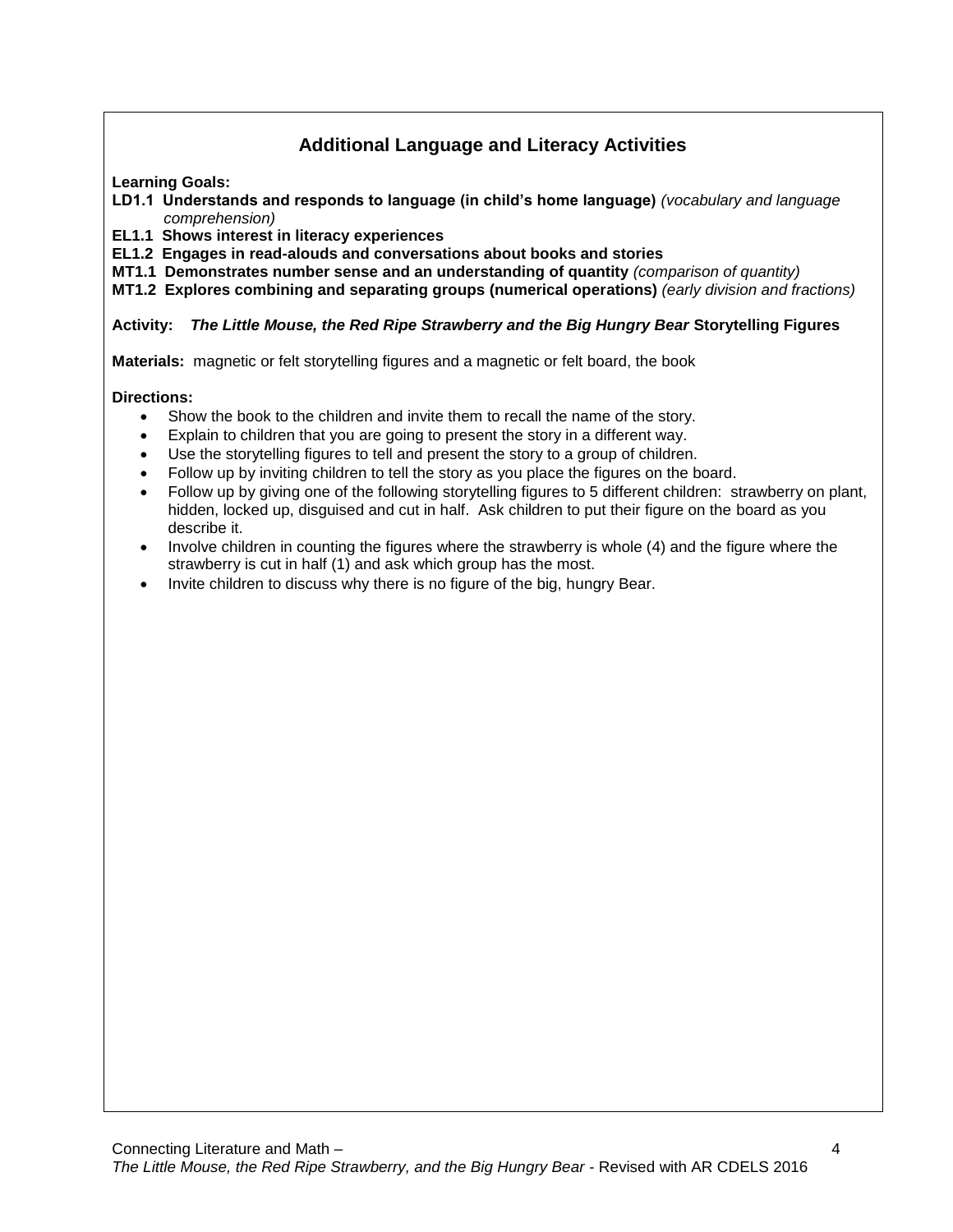### **Learning Goals:**

- **LD1.1 Understands and responds to language (in child's home language)** *(vocabulary and language comprehension)*
- **LD2.1 Uses increasingly complex vocabulary, grammar, and sentence structure (in child's home language)** *(expressive vocabulary)*
- **EL3.1 Responds to features of books and print** *(print knowledge)*
- **MT1.1 Demonstrates number sense and an understanding of quantity** *(connection of number, numeral and quantity)*

### **Activity: How Many Ways Can We Eat Strawberries?**

**Materials:** pictures of strawberries in different forms: whole, pies, cakes, preserves, gelatin, popsicles, fruit salad, ice cream, strawberry shortcake, pop tarts, chart sheet or marker board and marker pen

### **Directions:**

- Write on the chart sheet or marker board the following: Ways We Can Eat Strawberries.
- Involve children in discussing the different ways we can eat strawberries and list the items on the chart sheet or marker board.
- Guide children to add additional food items that they may not have listed.
- Read with the children the items listed.
- Distribute the pictures of strawberries in different forms. As you read a food item from the list, invite the child to hold up his/her picture.
- Count with the children the number of food items on the list and write at the bottom of the list the following sentence: We can eat strawberries 6 (or the correct number) different ways.
- Post the chart sheet or place the marker board in the Dramatic Play area.

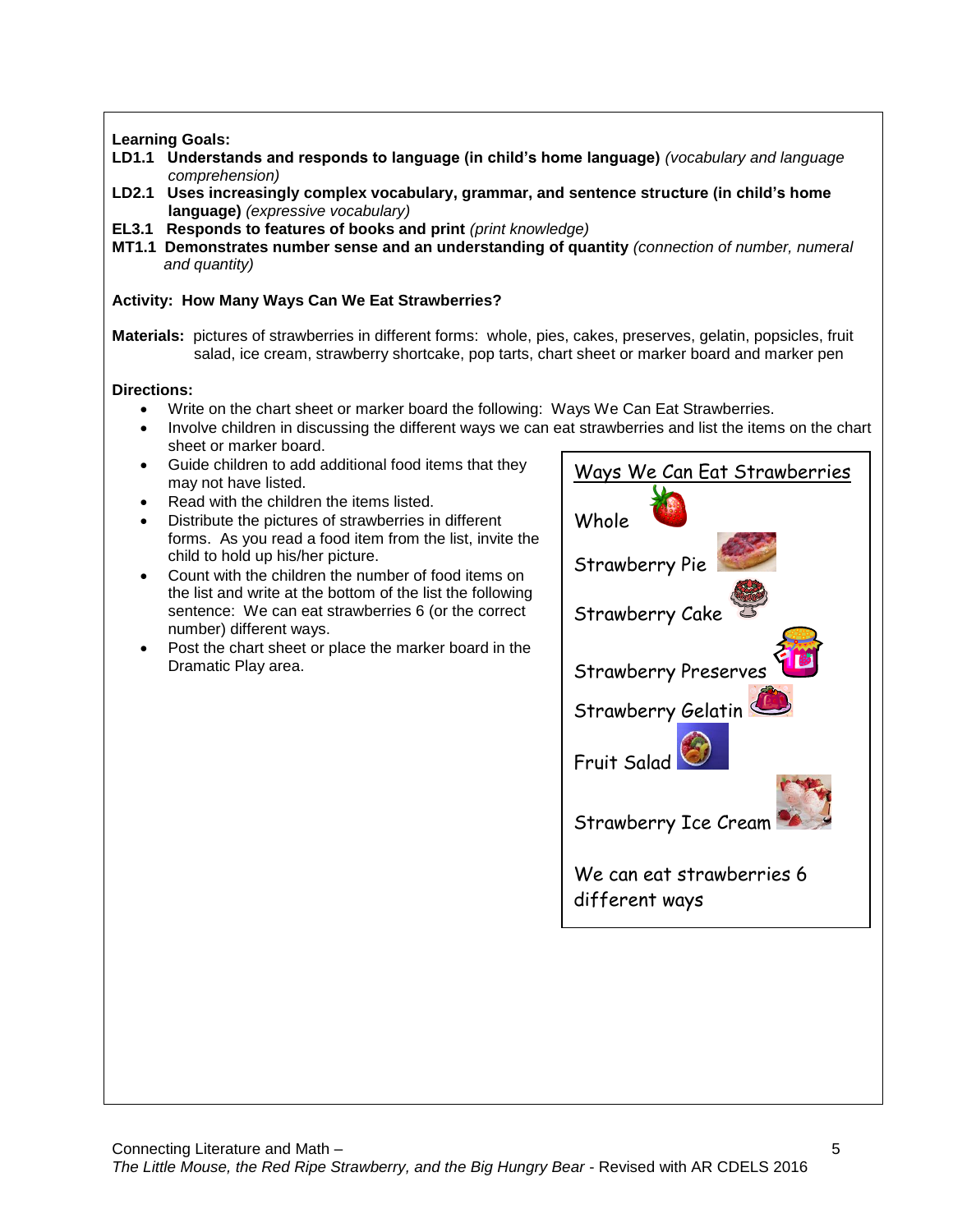## **Food/Nutrition Activities**

**Learning Goals:**

**CD3.1 Uses reasoning and planning ahead to solve problems and reach goals** *(problem solving)*

**PH3.1 Demonstrates interest in engaging in healthy eating habits and making nutritious food choices** *(exploration of food experiences)*

**LD1.1 Understands and responds to language (in child's home language)** 

**MT1.2 Explores combining and separating groups (numerical operations)** *(early division and fractions)*

### **Activity: Apples and Sandwiches**

**Directions:**

- Provide enough apples and sandwiches so that each child has the required amount for snack.
- Recall with children that the little mouse cut the strawberry in half in the story, *The Little Mouse, the Red Ripe Strawberry, and the Big Hungry Bear.* Show the appropriate page in the book to the children.
- Invite children to think of other foods that can be cut in half. (apples, oranges, bananas, sandwiches, for example)
- Say to children, "Suppose there is only one apple and two people. How can we make sure each person has an equal part of the apple?" Allow children to respond. Then cut the apple in half and say what you are doing: "I'm cutting the apple in 1/2."
- Continue by saying, "Suppose we have four people and only one apple. How can we make sure each person has an equal part of the apple?" Allow the children to respond, then cut the apple in fourths and say what you are doing: "I'm cutting the apple in 1/4s."
- Repeat this process with one of the sandwiches.
- Show picture of a whole pizza, cake, or pie. Ask children how we can make sure that each person has an equal amount of the food item. How many slices or sections do they think the pizza or cake or pie can be cut into?
- Continue cutting the apples and sandwiches into required number of pieces and enjoy the snack together.

**Extension: Activity:** Make a Sandwich Sharing Mat

- On the mat, include outlines of sandwiches (3 outlines in a row). Under sandwich #1 silhouette of 1 child, under sandwich #2 - silhouettes of 2 children and under sandwich #3 - silhouettes of 4 children
- Use the same outline of the sandwiches and make more sandwiches out of cardstock: 1 whole sandwich (not real sandwich), 1 sandwich cut in half and 1 sandwich cut in 4 (1/4)
- Invite one or 2 children to join you in the Sandwich Sorting activity, to place the correct parts of sandwiches on the mat with the number of children that would share the sandwich.

\_\_\_\_\_\_\_\_\_\_\_\_\_\_\_\_\_\_\_\_\_\_\_\_\_\_\_\_\_\_\_\_\_\_\_\_\_\_\_\_\_\_\_\_\_\_\_\_\_\_\_\_\_\_\_\_\_\_\_\_\_\_\_\_\_\_\_\_\_\_\_\_\_\_\_\_\_\_\_\_\_\_\_\_\_\_\_\_

### **Activity: Fruit Salad**

- Involve children in making a fruit salad for snack.
- Place in 3 bowls: strawberries cut in half, grapes cut in half, and mandarin orange sections. Provide a serving spoon for each bowl.
- Provide for each child a small bowl, spoon, crackers, and a napkin.
- Invite children in turn to take a spoonful of each fruit.
- Invite them to name the fruits that are cut in half and the one that is in sections.
- Enjoy the snack together.

**Teacher Note**: *Be aware of children with food allergies. Are any allergic to strawberries***?** *If so, substitute another fruit that can be cut in half.*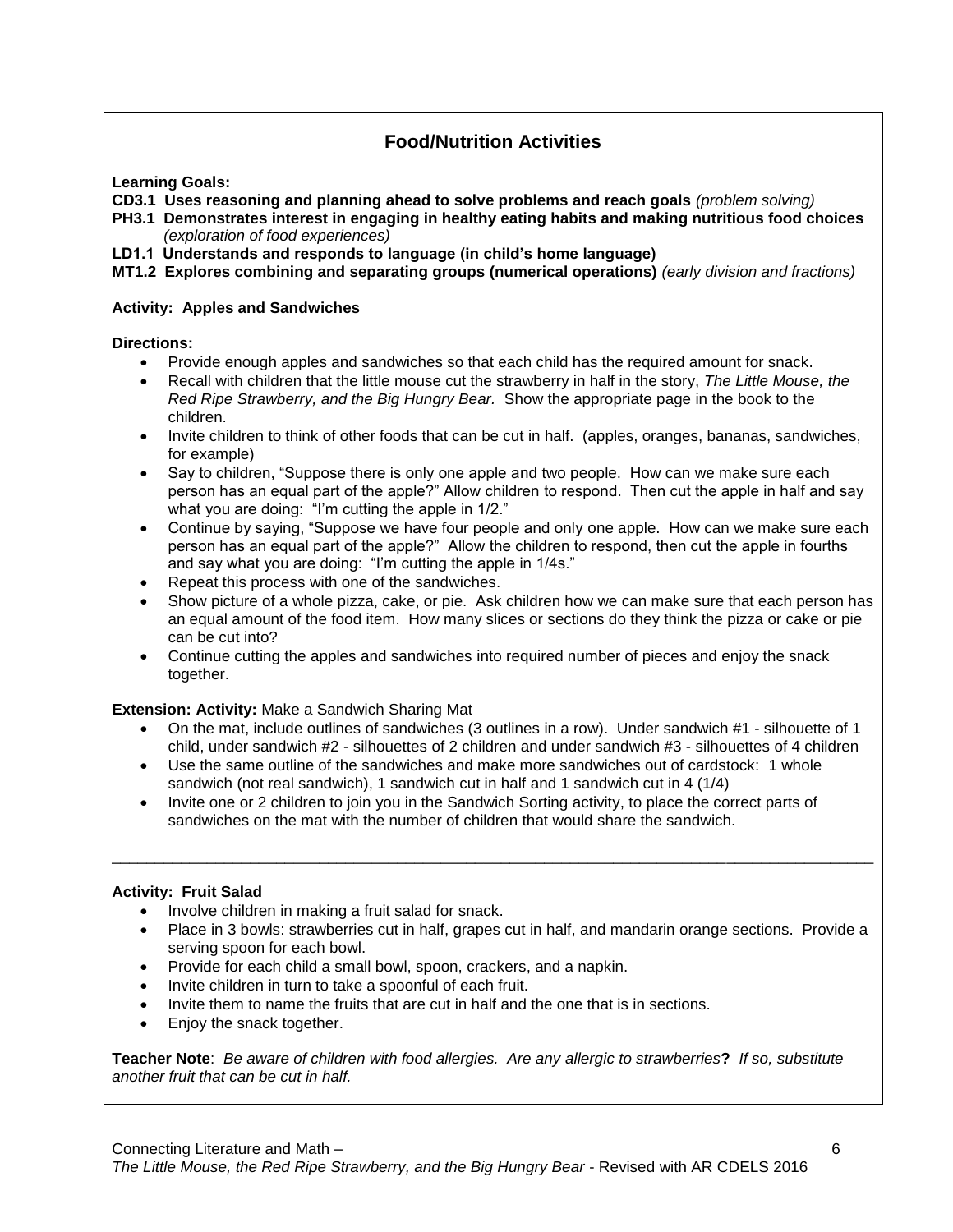# **Group Time**

**Learning Goals:**

**SE3.1 Shows awareness of self as unique individual** *()preferences)*

- **PH3.1 Demonstrates interest in engaging in healthy eating habits and making nutritious food choices** *(exploration of food experiences, food knowledge)*
- **EL3.1 Responds to features of books and print** *(print knowledge)*
- **MT2.1 Uses classification and patterning skills** *(classification)*

**MT3.1 Participates in exploratory measurement activities and compares objects** *(comparison)*

### **Activity: Graphing Our Favorite Berry**

**Directions:**

- Provide three kinds of berries for tasting: strawberries, blueberries and raspberries, for example.
- Provide a small plate and napkin for each child in the group.
- Name each berry and explain to children that berries are fruit.
- Sit at the table with the children and involve them in selecting and eating the berries.
- Enjoy the berries.
- Invite children to discuss and compare the characteristics of the berries: size, color, texture, and taste, for example.
- Follow up the snack by completing a graph about the children's favorite berry.
- Prepare a graph with a column for each berry. Use a picture or drawing of the berries with the name written on it.

| 7            |                |                |           |
|--------------|----------------|----------------|-----------|
| 6            |                |                |           |
| 5            | Peyton         |                |           |
| 4            | <b>Beckett</b> | Mary Elizabeth |           |
| 3            | Kennedi        | Sarah          | James     |
| $\mathbf{2}$ | Sam            | Maria          | Ashley    |
| 1            | Taylor         | Lucy           | Robert    |
|              |                |                |           |
|              | Strawberry     | Blueberry      | Raspberry |

### **Our Favorite Berry**

Write a summary story.

.

### **Our Favorite Berry**

Five children like Strawberries the best. Four children like Blueberries the best and three children like Raspberries the best.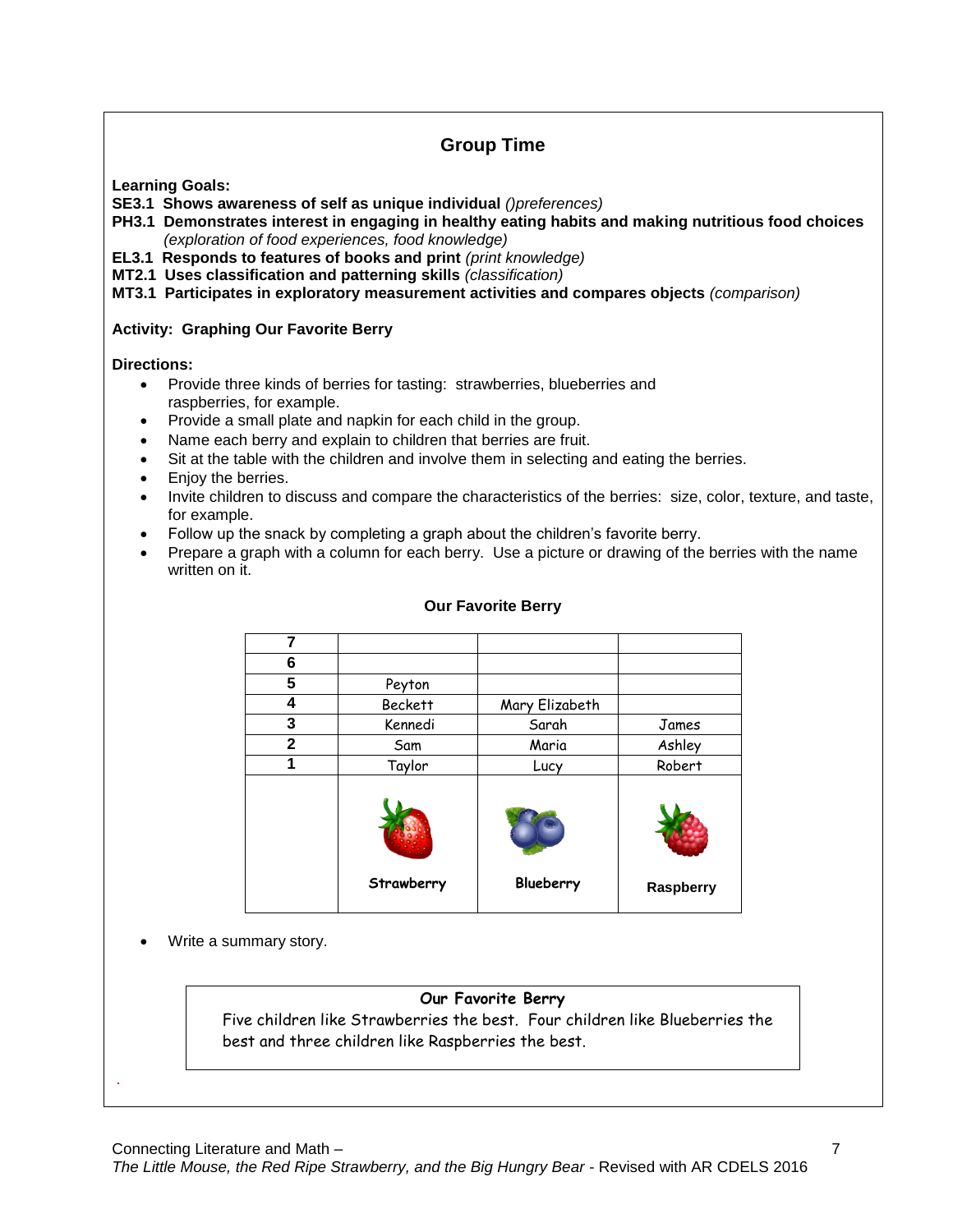## **Learning Environment**

**Teacher Note:** *As children are involved in the learning centers listed here, they are engaged in activities that support the following Domains of Child Development and Early Learning:*

- *Language Development*
- *Emergent Literacy*
- *Mathematical Thinking*
- *Science and Technology*
- *Creative and Aesthetic*

### **Dramatic Play Center**

- Add illustrated recipe cards of food items made with strawberries**.** (See Attachment: Recipe Cards)
- Add plastic glasses frame with fake nose attached.

### **Library**

- Add storytelling figures for *The Little Mouse, the Red Ripe Strawberry, and the Big Hungry Bear* and a storyboard
- Observe and listen to children as they use the figures to retell the story. Do they tell the story in the correct order? Do they tell the story to each other?

### **Art Center**

- Add red and dark blue tempera paint to the center for painting at the easel.
- Observe to see if children mix the two colors of tempera and notice that the result is purple paint.

### **Discovery/Science Center**

- Involve children in making strawberry scented playdough. Allow them to measure the ingredients.
- Involve them in discussing what is happening as the different ingredients are mixed together. Introduce words such as sticky and stiff. Ask questions such as, "What do you think we need to add to dough so it is not so sticky?"

| No Cook Strawberry Playdough              | Mix together the plain four, salt and<br>unsweetened strawberry drink mix. |
|-------------------------------------------|----------------------------------------------------------------------------|
| 3 cups plain flour                        | Gradually add water and then oil as you                                    |
| 1 cup salt                                | knead together to make the dough. Add                                      |
| 1 pkg of unsweetened strawberry drink mix | more flour if dough is sticky or more                                      |
| $\frac{1}{4}$ cup oil                     | water if dough is stiff. Store in an air-                                  |
| 1 cup water                               | tight container.                                                           |